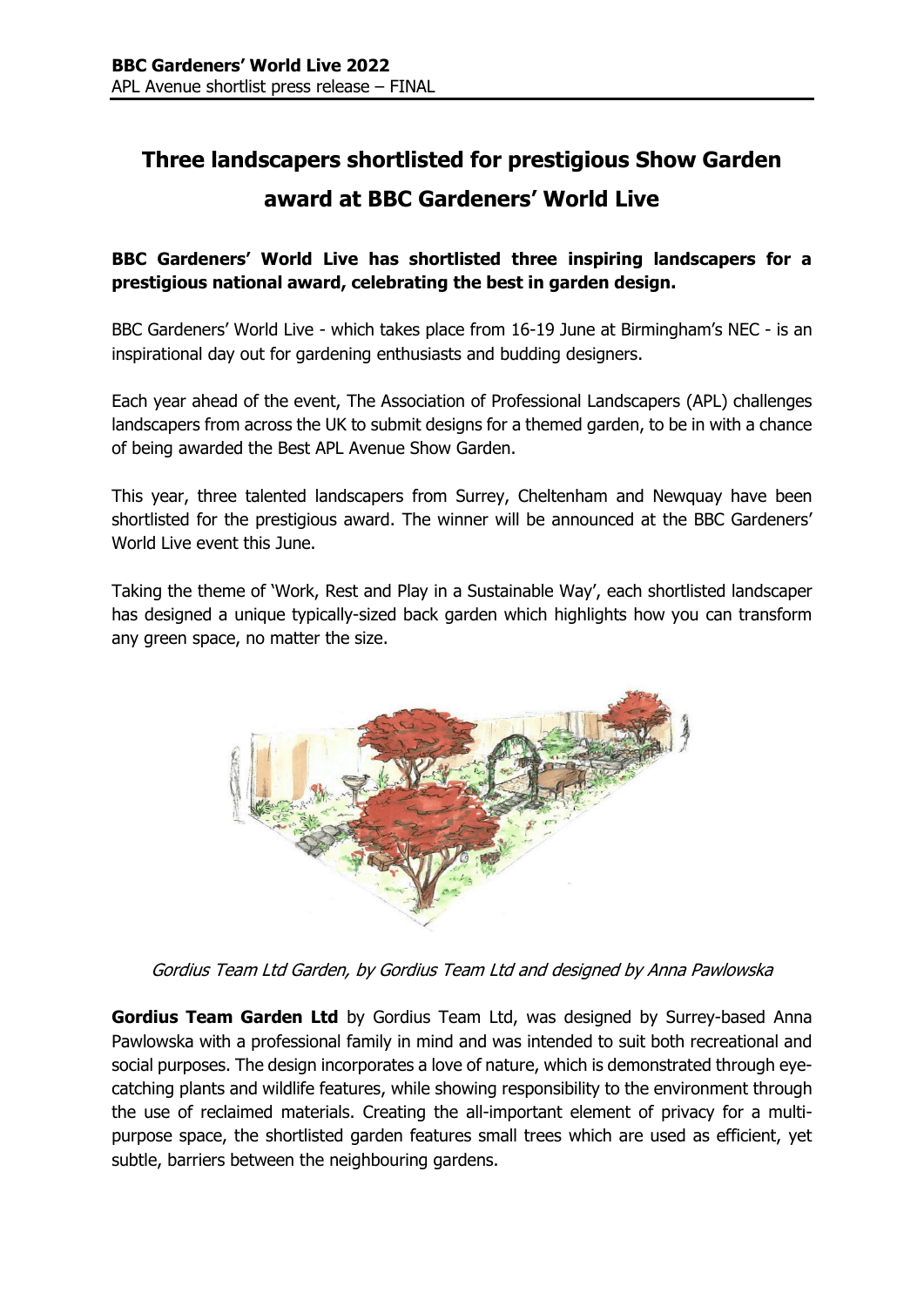

'Memories of Mountains - a Garden Retreat' by Big Fish Lanscapes, designed by Jonathan King

Big Fish Landscape's **Memories of Mountains - a Garden Retreat**, designed by Cheltenham-based Jonathan King, is influenced by the tranquil and spiritual mountain retreats in China's Zhejiang Province, which aims to bring a sense of calm to an urban terrace. Surrounded by dramatic planting, the main paved area has been designed with yoga or meditation in mind to complement the tranquility of the stone-lined rainwater pools, which symbolise a balancing pool that collects water which percolates into storage tanks for re-use.



'Nurturing Through Nature' by Landscapes of Distinction and designed by Kim Parish

A Cornish dream, Landscapes of Distinction's **Nurturing Through Nature**, which has been designed by Newquay-based Kim Parish, is inspired by the world's experience over the past two years, specifically finding ways of fostering a better work-life balance as more of us move to a more flexible, 'hybrid' way of working. The zonal garden blurs the lines between the inside and out for a seamless and natural transition between home and garden. Creating a 'work' space, the garden office features a sedum roof and a small living wall filled with house plants.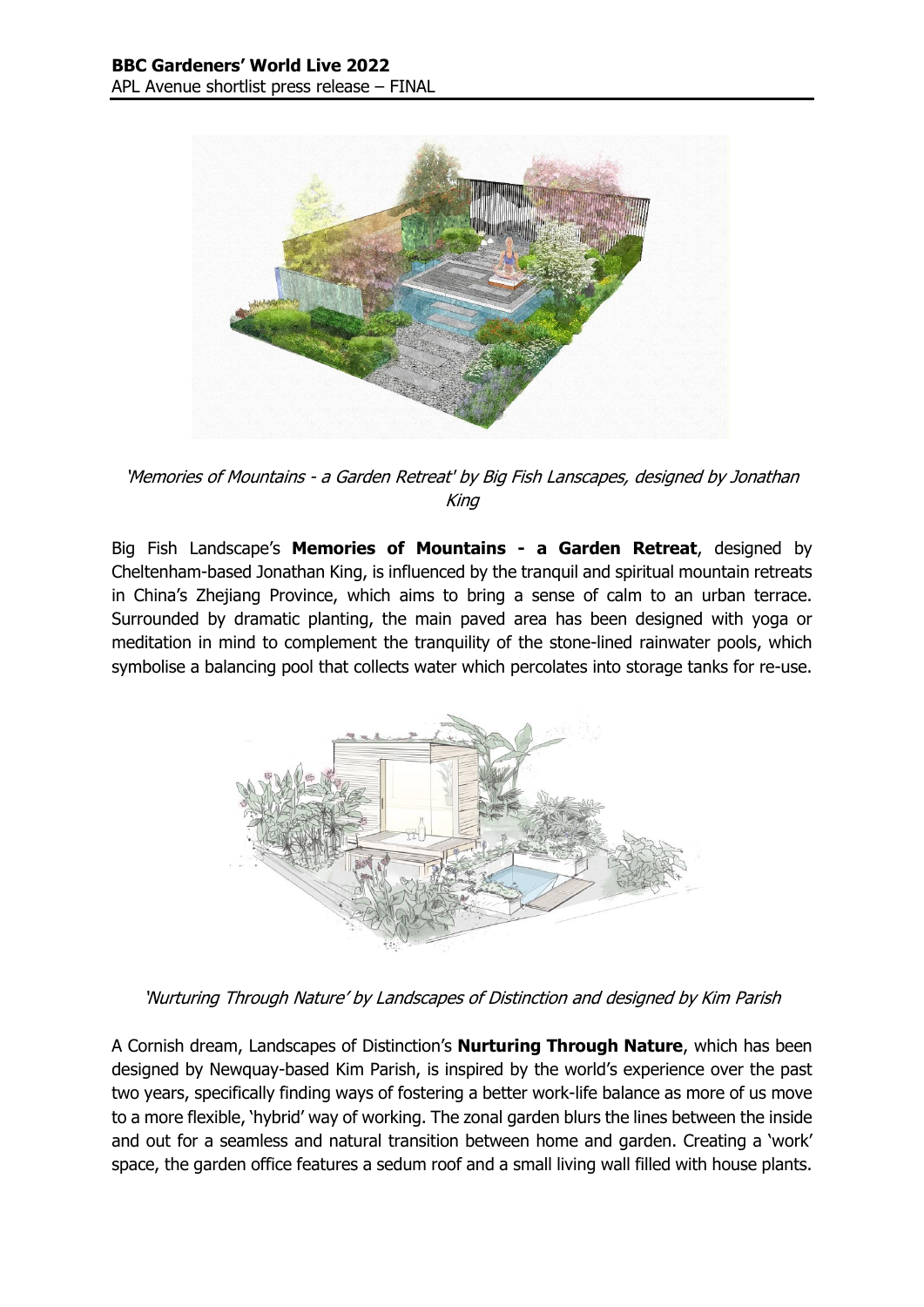Elsewhere in the garden, Parish creates a space for relaxation and wellness with large doors that open onto an outdoor dining area, which is ideal for relaxing and socialising, while the area is finished with a refreshing plunge pool.

All three gardens will be on display at this year's BBC Gardeners' World Live - taking place from 16-19 June at Birmingham's NEC - with winners being announced on Wednesday  $15<sup>th</sup>$ June.

As well as viewing a host of beautiful Show Gardens, visitors can expect to enjoy the Floral Marquee with beautiful displays and quality plants to buy, exhibitors of gardening tools and kit and vibrant Beautiful Borders packed with inspiration. Visitors will also experience a variety of live stages with expert advice from green-fingered royalty such as Monty Don, Adam Frost, Joe Swift, Frances Tophill, Arit Anderson, the BBC Gardeners' World Magazine editors, plus Alan Titchmarsh. The BBC Good Food Show Summer also makes a welcome return with moutwatering treats, famous faces and magic moments.

For more details on the event and to purchase tickets, please visit [www.bbcgardenersworldlive.com.](http://www.bbcgardenersworldlive.com/)

## **ENDS**

For all press enquiries, please contact [BBCGWL@rewiredpr.com,](mailto:BBCGWL@rewiredpr.com) or:

| Marie Larner    | Marie@rewiredpr.com |
|-----------------|---------------------|
| Laura Whitehead | Laura@rewiredpr.com |

## **Notes to editors:**

BBC Gardeners' World Live takes place from Thursday 16<sup>th</sup> June - Saturday 19<sup>th</sup> June at Birmingham's NEC. Standard adult tickets start from £26 per day.

Find out more and book tickets at **bbcgardenersworldlive.com**. Details correct at time of print.

In the event that either BBC Gardeners' World Live is postponed, cancelled or Immediate Live (the trading name of Upper Street Events Ltd & River Street Events Ltd) deem it unsafe to run the event in light of UK Government and Public Health England guidelines regarding Covid-19, visitors will be contacted directly with regards to transferring their booking to a future date or requesting a refund. Refunds exclude the transaction fee.

BBC Gardeners' World Live is organised and presented by Immediate Live (the trading name of River Street Events Ltd). The Gardeners' World logo is a trademark of BBC. © BBC.

With thanks to